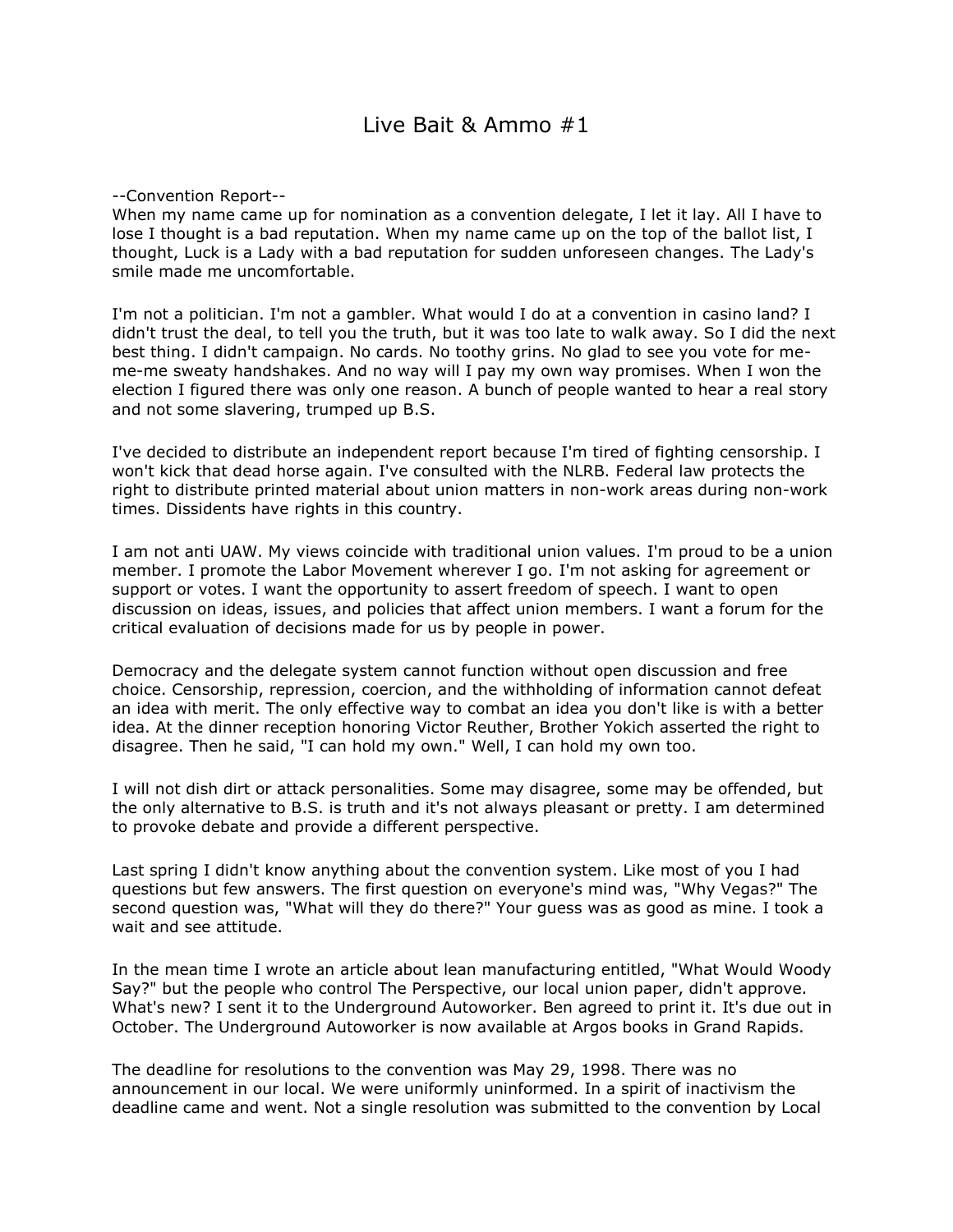2151. Like all good children we were seen and not heard. Is this a plan, an agenda, a strategy?

As the convention date approached I expected information, education, and direction. Our local union president gave me a packet of information about all the shows that would be in Las Vegas that week. Other than that neither the Local, the Regional, nor the International, gave me any idea what I was supposed to do or what to expect.

I did receive the minutes of an International Executive Board meeting. I read it in less than five minutes. Twice. I wondered what they did for the rest of the hour. I visualized Yokich, Shoemaker, Laskowski, et al, lined up at the time clock shooting the shit about the Red Wings and whining about the slowness of time when you're waiting to punch out. Life at the top isn't so different, just more relaxed.

As the convention drew nearer I realized nobody was going to tell me anything. It reminded me of Kindergarten. My mother didn't warn me before she dropped me off at Madison Park Elementary that I would be the only white kid. I had the distinct impression that I was going to be the outsider, the scrawny little white guy, again. Only this time I was mentally prepared. What my mother didn't teach me, my African American friends did.

The UAW is controlled by the Administrative Caucus, a political faction with no competition other than the fledgling New Directions, a notorious group of rabble rousers spearheaded by Victor Reuther.

Since the Administrative Caucus showed no inclination to educate me, I called New Directions. They sent me a video tape and the transcripts of the last convention. I watched Owen Bieber and Steve Yokich address the convention. I saw resolutions read and motions made. I watched the convention in operation. I got the flavor. For the first time I caught a sense of excitement. This was a big event, an historic moment, and I had a responsibility. New Directions provided me with the information I needed, but they never told me how to vote. They respected my independent mind.

The week before the convention commenced, I received a t-shirt and a nylon jacket (the same color as the Delphi ISO9000 jackets) with Region1-D and George Andros' name printed on them. I assumed this was part of the regalia, the pomp part of the circumstance that I would have to abide until my duties were dispensed.

I was informed by Jim Huizenga that acceptance of the uniform meant that I would vote for George Andros and support the Administrative Caucus platform. I felt insulted, disrespected, demeaned, and coerced. I was elected by people who believed I could think for myself, I could speak my own mind, and I would not be intimidated by authority or peer pressure. I wasn't elected by people who had the impression that I was a yes man.

The proposition was preposterous, not to mention cheap. No one was running against George Andros. There was no one else to vote for. All twelve Regional Directors and every seat on the executive board were uncontested.

The delegate system of representation is a democratic structure, but we have no real choice. The election of officers was the biggest dog and pony show in Vegas.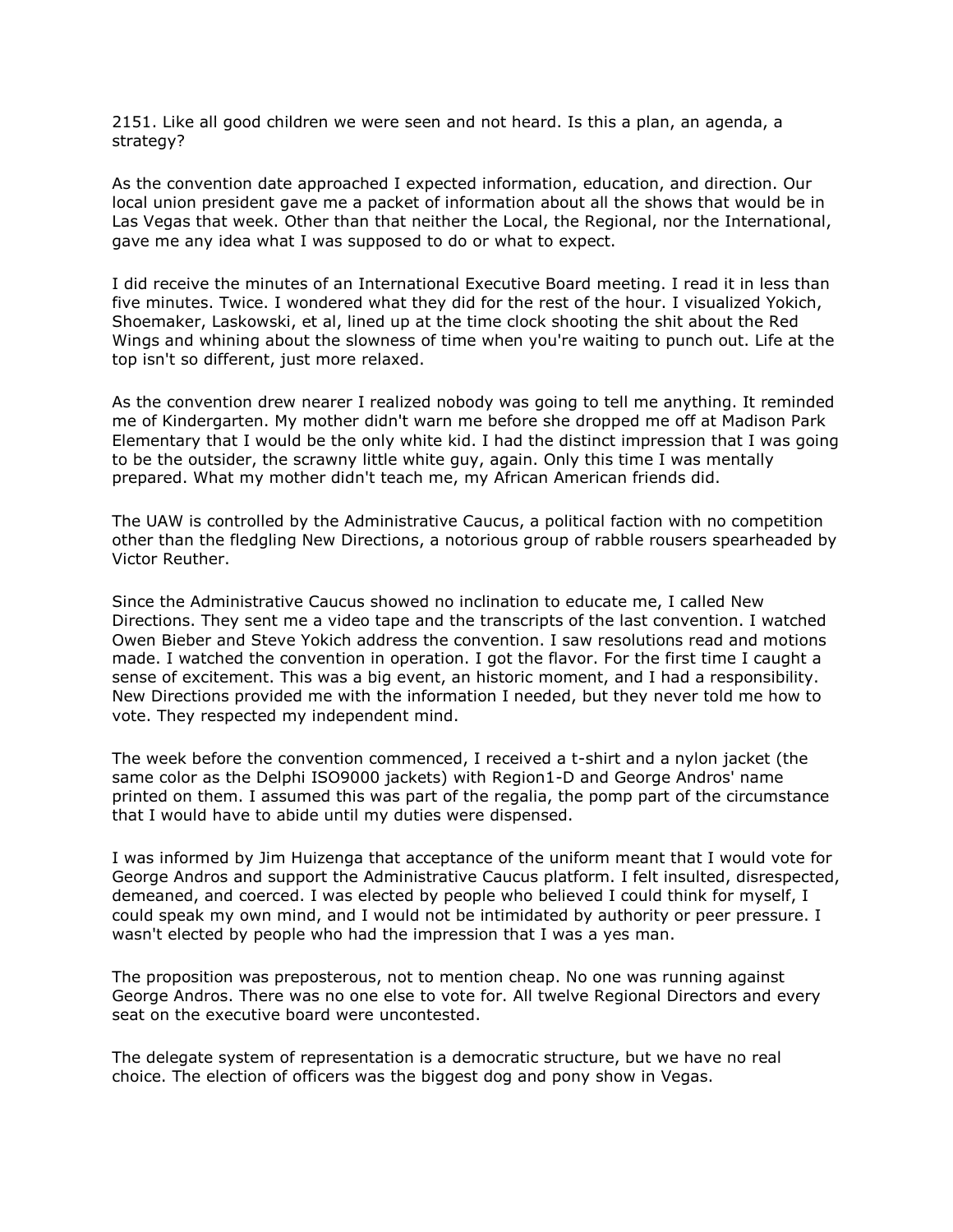There are many intelligent, competent, and ambitious leaders in the UAW. Why didn't anyone throw their hat in the ring? Elections at the international level rarely involve choices. The Ad. Caucus selects international officers and regional directors.

Traditionally, the assistant regional director moves up when there is an opening. When Bob Lent, the director in Region 1 retired, Leon Matthews, his assistant, naturally assumed he would replace Lent as director. But Steve Yokich intervened and selected Nate Gooden. The June issue of LABOR NOTES reported: "According to some officials in the region, Yokich strong-armed local officers and convention delegates to back Gooden. Some say that Yokich threatened to have work moved from Local's plants if their delegates supported Matthews." Nate Gooden was unopposed at the convention in Las Vegas.

Perhaps this incident induced Fred Willibanks from Region 1-C in Flint to withhold the announcement of his intention to run against Reuben Burkes for Secretary Treasurer until the convention.

I met Fred Willibanks. He was determined to run for election. He was an independent candidate. He spoke openly about his commitment to union values and Christianity. At the last minute he declined the nomination without any explanation. I thought it was out of character, but I respect Mr.Willibanks. I'm sure he had his reasons.

At the August membership meeting when Doug Copeland gave his report, he mentioned that Fred Willibanks declined the nomination. Doug said he wished he could have heard what Willibanks had to say. Fred Willibanks did speak to the convention after he declined the nomination. He said: "I thank God the Father, God the Son, and God the Holy Spirit for the strength to stand before you today."

He expressed support for the strikers in Flint and concern that any settlement include new work for Buick City which isslated to be closed. He stated that his platform included, "One member, one vote; settling local contracts before a national agreement is signed; and full retiree voting rights in the unification."

He said that he used every opportunity to publicly express what a great union the UAW was. He said we should "Work to improve the union. Improvements we need to make in the workplace are the same improvements we need to make in the International Union." He said that he declined the nomination with, "the best interests of the convention in mind." He did not elaborate.

In the June issue of our local union paper, The Perspective, Jim Huizenga reprinted the official Administrative Caucus position on their political opponents, New Directions. First of all, it is a violation of federal law to use union funds to promote a political campaign. This violation was particularly blatant as it was published three weeks before the convention.

That aside, the report revealed that any "appointed staff member who challenges an incumbent member of the IEB take a leave of absence 90 days prior to the election." Seems fair to the Ad. Caucus that any challenger with half a chance be deprived of income for three months.

The Ad. Caucus article criticized Jerry Tucker for filing a complaint with the Department of Labor after "narrowly losing the election for Region 5 Director."